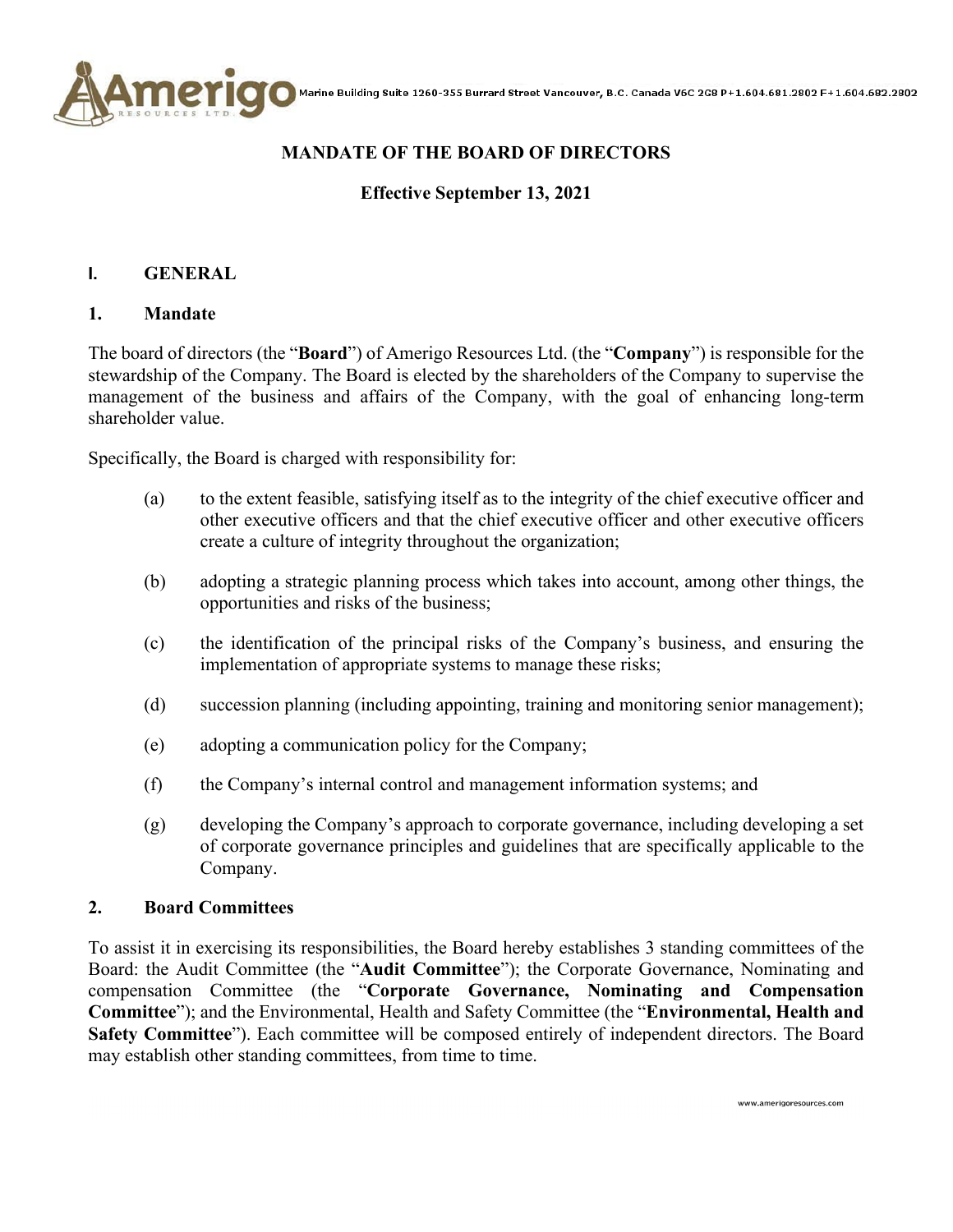Each committee will have a written charter. The Audit Committee's charter will set out the committee's mandate and responsibilities At a minimum, the Corporate Governance, Nominating and Compensation Committee's charter will clearly establish the committee's purpose, responsibilities, member qualifications, member appointment and removal, structure and operations (including any authority to delegate to individual members and subcommittees), and manner of reporting to the Board. Each charter will be reviewed by the Board (or a committee thereof the Corporate Governance, Nominating and Compensation Committee) once every two years.

The Board is responsible for appointing directors to each of its committees, in accordance with the written charter for each committee.

# **3. Expectations and Responsibilities of Directors:**

The Board expects that each director will, among other things:

- (a) act honestly, in good faith and with a view to the best interests of the Company;
- (b) exercise the care, diligence and skill that a reasonably prudent person would exercise in comparable circumstances;
- (c) act in accordance with the *Business Corporations Act* (British Columbia) and the regulations thereto;
- (d) subject to paragraphs (a) to (c), act in accordance with the Articles of the Company;
- (e) commit the time and energy necessary to properly carry out his or her duties;
- (f) attend all Board and committee meetings, as applicable; and
- (g) review in advance all meeting materials and otherwise adequately prepare for all Board and committee meetings, as applicable.

#### **4. The Board's Expectations of Management**

The Board expects that management will, among other things:

- (a) review continuously the Company's strategies and their implementation in light of evolving conditions;
- (b) present a comprehensive annual operating plan and budget and report regularly on the Company's performance and results relative to that plan and budget;
- (c) report regularly on the Company's business and affairs, with a focus on matters of material consequence for the Company;
- (d) implement systems to identify and manage the principal risks of the Company's business;
- (e) implement and maintain appropriate systems of internal control; and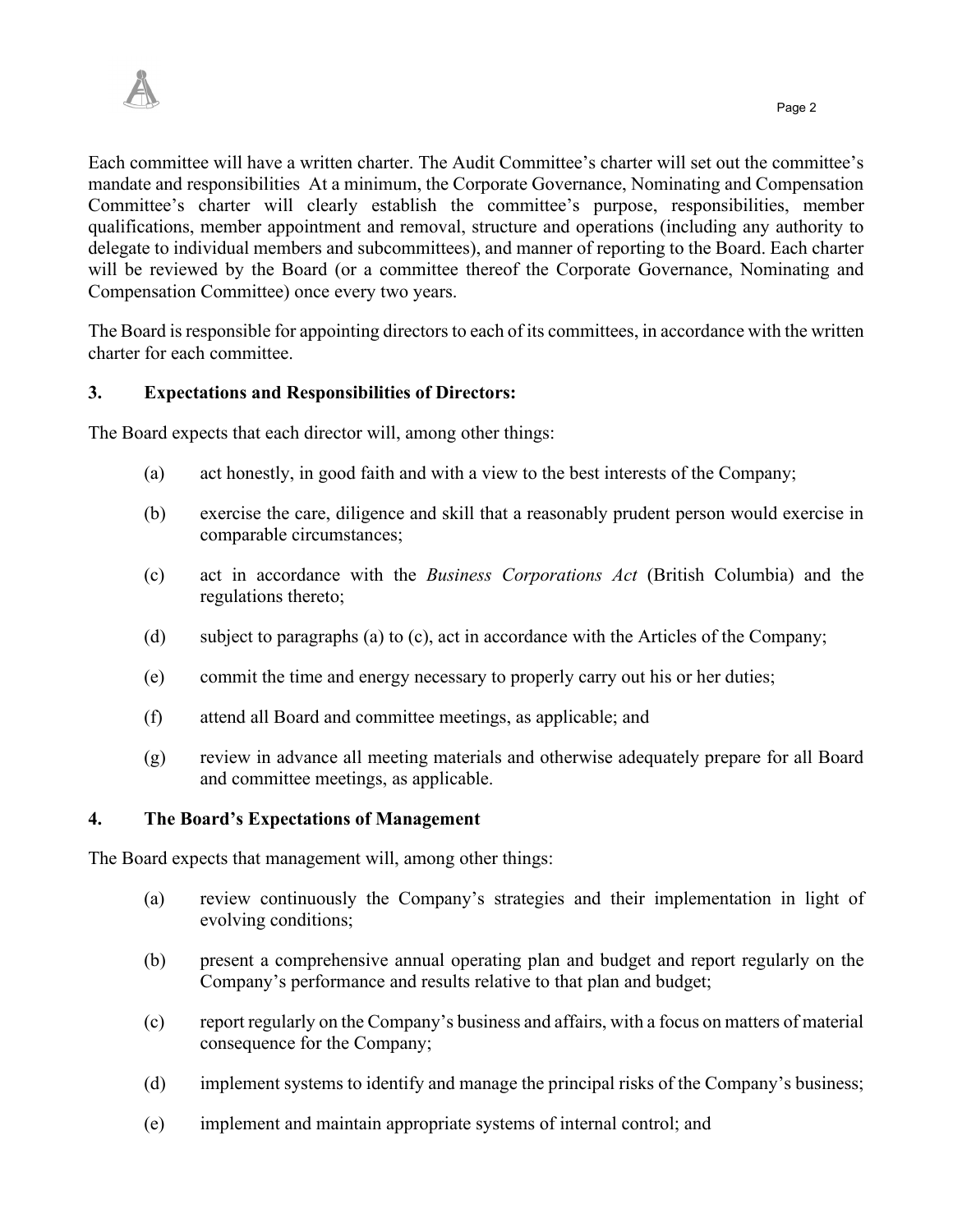

(f) implement and maintain appropriate disclosure controls and procedures.

In addition, the Board expects that the chief executive officer ("**CEO**") and the other executive officers of the Company will conduct themselves with integrity and that the CEO and other executive officers will create a culture of integrity throughout the Company.

### **5. Decisions Requiring Prior Approval of the Board**

The Board is responsible for pre-approving proposals on mergers, acquisitions and other major investments or divestitures of or by the Company.

### **II. PROCEDURAL MATTERS**

### **1. Composition**

The Board will be composed of a majority of "independent" directors, as such term is defined under applicable securities legislation.

The Board will consist of directors who represent a diversity of personal experience and background, particularly among the independent directors. At a minimum, each director will have demonstrated personal and professional integrity, achievement in his or her field, experience and expertise relevant to the Company's business, a reputation for sound and mature business judgment, the commitment to devote the necessary time and effort in order to conduct his or her duties effectively and, where required, financial literacy.

The composition of the Board will balance the following goals:

- (a) the size of the Board will facilitate substantive discussions of the whole Board in which each director can participate meaningfully; and
- (b) the composition of the Board will encompass a broad range of skills, expertise, industry knowledge, diversity of opinion and contacts relevant to the Company's business.

### **2. Director Qualifications**

In addition to the qualifications specified for directors in the *Business Corporations Act* (British Columbia), directors of the Company will be subject to the following requirements:

- (a) following a change in principal occupation, place of residence, or a similar change in credentials, directors are expected to report such change to the Corporate Governance, Nominating and Compensation Committee for consideration; and
- (b) directors are expected to attend all Board meetings and meetings of committees on which they serve.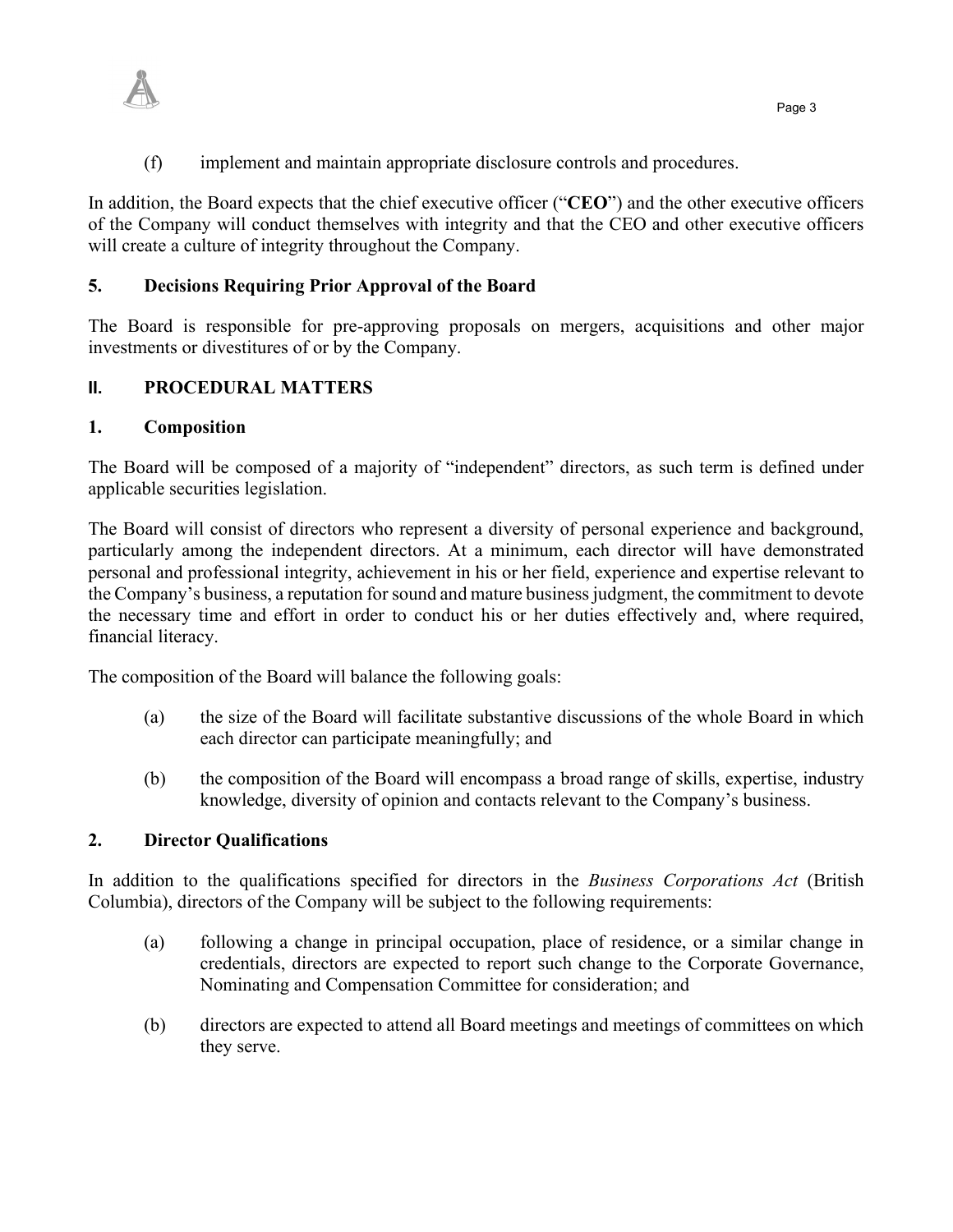

#### **3. Board Structure and Operations**

#### (a) **Chair**

The Board will appoint a director to act as Chair of the Board. If the Board appoints a non-independent director to act as Chair of the Board, the Board will also appoint an independent director to act as Lead Director. Either an independent Chair of the Board or an independent Lead Director will act as the effective leader of the Board and ensure that the Board's agenda will enable it to successfully carry out its duties.

If in any year, the Board does not appoint a Chair or Lead Director, if applicable, the incumbent Chair and Lead Director, if applicable, will each continue in office until a successor is appointed.

#### (b) **Meetings**

The Chair of the Board or Lead Director, if applicable, will be responsible for:

- (i) developing and setting the agenda for Board meetings; and
- (ii) determining the time, place and frequency of Board meetings.

Any member of the Board may, and the secretary or an assistant secretary of the Company, if any, on the request of a director must, call a meeting of the Board at any time.

The Chair or Lead Director, if applicable, in consultation with the Board members, will determine the schedule and frequency of the Board meetings, provided that the Board will meet at least 4 times per year. The Chair or Lead Director, if applicable, will develop and set the Board's agenda, in consultation with other members of the Board and senior management.

The Chair is entitled to preside as chair at a meeting of the Board. In the absence of the Chair, the President may chair the meeting if the President is a director. In the absence of the Chair or the President, the Board will select one of the other members of the Board to preside at that meeting.

#### (c) **Notice**

Other than for meetings held at regular intervals as determined in accordance with section 3(b) or a meeting held immediately following a meeting of shareholders of the Company at which that director was elected or appointed, reasonable notice of each meeting of the Board, specifying the place, day and time of that meeting must be given to each of the directors via email or orally or by telephone.

#### (d) **Quorum**

The quorum necessary for the transaction of business of the directors may be set by the directors and, if not so set, is deemed to be set at a majority of the directors in office. No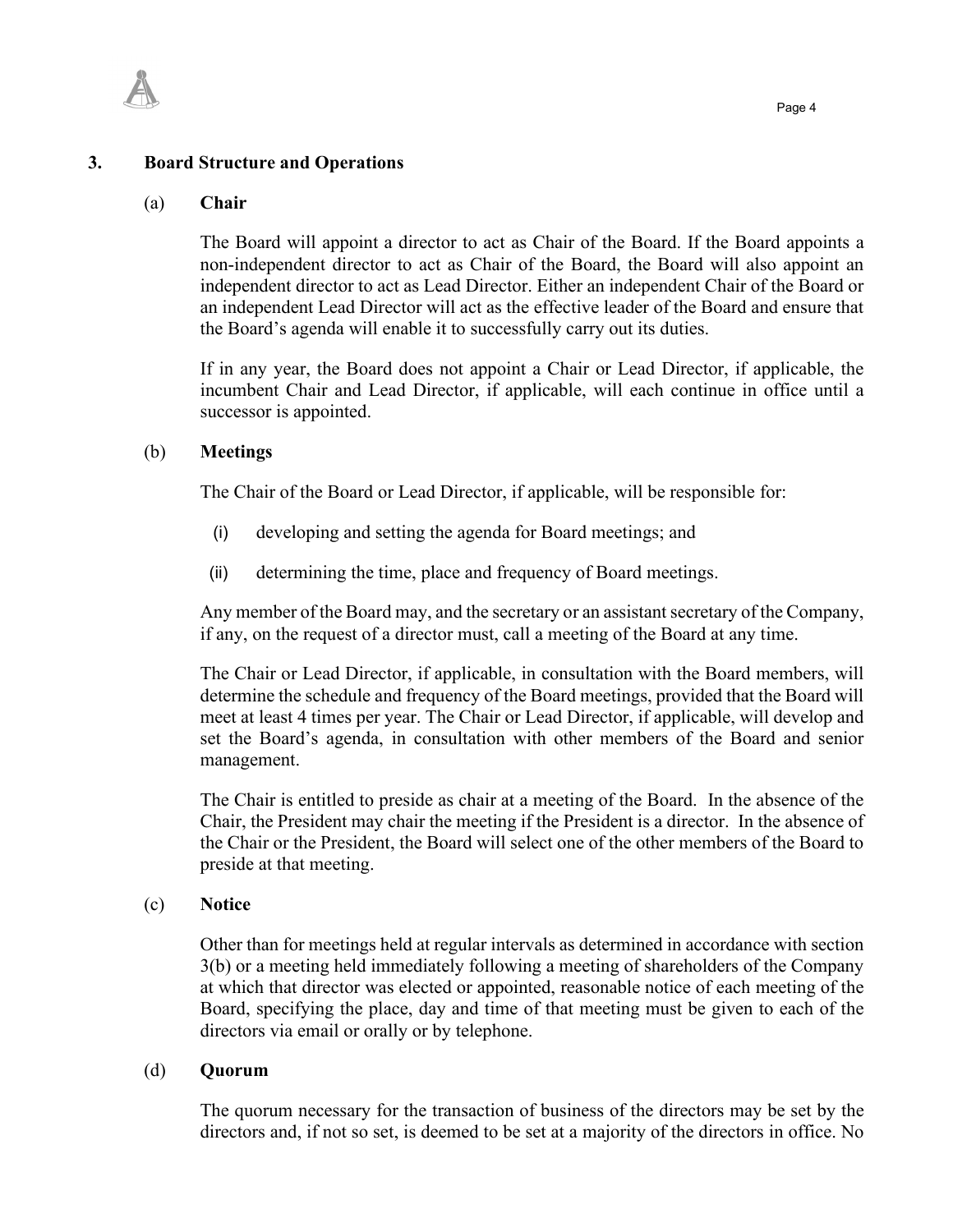

business may be transacted by the Board except at a meeting of its members at which a quorum of the Board is present in person or by means of such telephonic or other communications medium as permit all persons participating in the meeting to communicate with each other simultaneously and instantaneously.

# (e) **Attendees**

The Board may invite such officers and employees of the Company and advisors as it sees fit from time to time to attend a meeting of the Board and assist thereat in the discussion and consideration of matters relating to the Board.

### (f) **In Camera Sessions**

The independent directors will hold regularly scheduled meetings at which members of management are not in attendance.

The Board will reserve a portion of each regularly scheduled meeting for discussion among the independent directors only.

### (g) **Records**

Minutes of meetings of the Board will be recorded and maintained by the Secretary of the Company and will be subsequently presented to the Board for review and approval.

#### **4. Board Mandate Review**

The Board will review and assess the adequacy of this Mandate on an annual basis, taking into account all legislative and regulatory requirements applicable to the Board, as well as any best practice guidelines recommended by securities regulatory authorities or the Toronto Stock Exchange.

# **III. RESPONSIBILITIES**

#### **1. Supervising Management of the Company**

The Board is responsible for:

- (a) designating the officers of the Company, appointing such officers, specifying their duties and delegating to them the power to manage the day-to-day business and affairs of the Company;
- (b) reviewing the officers' performance and effectiveness; and
- (c) acting in a supervisory role, such that any duties and powers not delegated to the officers of the Company remain with the Board and its committees.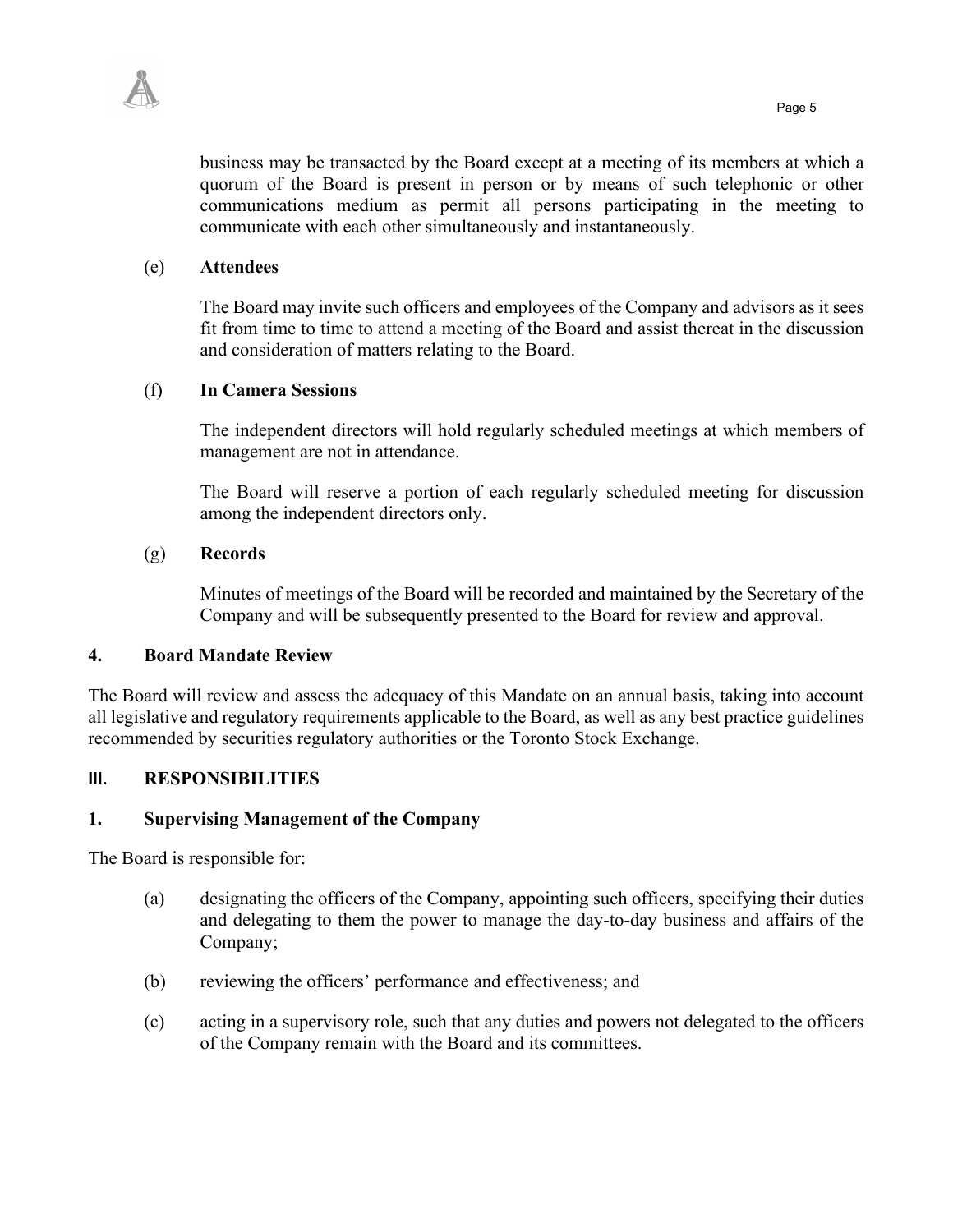

The Board is responsible for adopting a strategic planning process for the Company. Such process will include:

- (a) the Board overseeing the Company's strategic direction and major policy decisions generally;
- (b) the Board conducting strategic planning discussions at least annually, or otherwise as needed; and
- (c) the Board discussing strategies and their implementation regularly at Board meetings.

On at least an annual basis, the Board will approve the Company's strategic plan or an update to the Company's long term strategic plan, which will take into account, among other things, the opportunities and risks of the Company's business. The Board will review and approve the corporate financial goals, operating plans and actions of the Company, including significant capital allocations, expenditures and transactions that exceed thresholds set by the Board.

More specifically, in respect of each forthcoming fiscal year, senior management will present to the Board for discussion and approval a one year capital expenditure and operating expenditure budget along with any other budget or analysis that the Board may request.

In addition, updates on capital expenditures and specific problem areas/action plans will be presented by senior management and discussed as part of a management report at each quarterly Board meeting at which financial statements are approved.

# **3. Risk Management**

The Board is responsible for identifying the principal risks of the Company's businesses and ensuring that those risks are effectively managed, including market risk, structural risk, fiduciary risk and operational risk. The Board may delegate to the Audit Committee responsibility for reviewing the Company's internal controls and risk management policies and procedures related to the finance and accounting aspects of the business.

The Board will ensure that systems are in place to identify principal risks to the Company and its businesses and that appropriate procedures are in place to manage those risks and to address and comply with applicable regulatory, corporate, securities and other compliance matters. Specifically, the Board will ensure that procedures are in place to comply with the law, the Company's Articles, the Company's Code of Business Conduct and Ethics and all other significant Company policies and procedures.

# **4. Succession Planning**

The Board is responsible for overseeing succession planning matters for officers and senior management, including the appointment, training and monitoring of such persons, and to assist it with certain of these responsibilities, the Board has established the Corporate Governance, Nominating and Compensation Committee.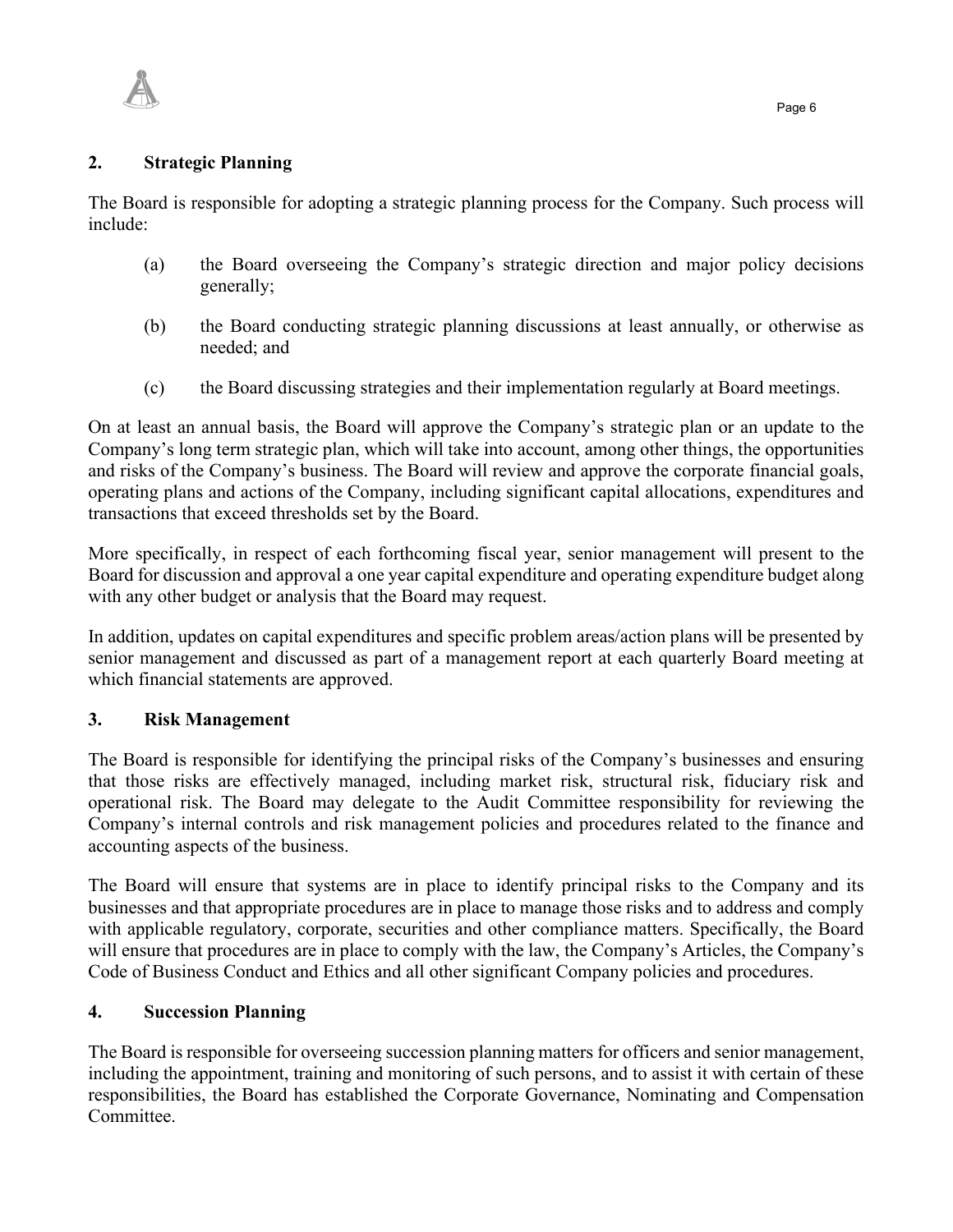

The Board is responsible for adopting a communications policy for the Company (the "**Corporate Disclosure Policy**") that ensures that the Company communicates effectively with its shareholders, other stakeholders, and the public in general.

The Corporate Disclosure Policy will:

- (a) contain measures for the Company to comply with its continuous and timely disclosure requirements and to avoid selective disclosure;
- (b) address how the Company interacts with analysts, investors, other key stakeholders and the public; and
- (c) address who reviews and approves major Company announcements.

The Board will review the Corporate Disclosure Policy at least annually.

The Board or the Audit Committee will review the following disclosures in advance of their public release by the Company:

- (a) the Company's financial statements, MD&A and annual and interim earnings news releases;
- (b) earnings guidance;
- (c) news releases containing financial information based on the Company's financial statements, as well as financial outlooks and future oriented financial information, prior to their release; and
- (d) the contents of all other major disclosure documents, including the Company's annual report, quarterly reports to shareholders, annual information form and management information circular.

# **6. Internal Controls**

The Board is responsible for ensuring the integrity of the Company's internal control and management information systems. The Board may delegate its responsibilities relating to the Company's internal control and management information systems to the Audit Committee.

# **7. Corporate Governance**

The Board is responsible for developing the Company's approach to corporate governance, including developing a set of corporate governance principles and guidelines that are specifically applicable to the Company. The Board will track developments in corporate governance and adapt best practices to the needs and circumstances of the Company. The Board will monitor and evaluate the effectiveness of the system of corporate governance at the Company, including the information requirements of the Board, the frequency and content of meetings and the need for any special meetings, communication processes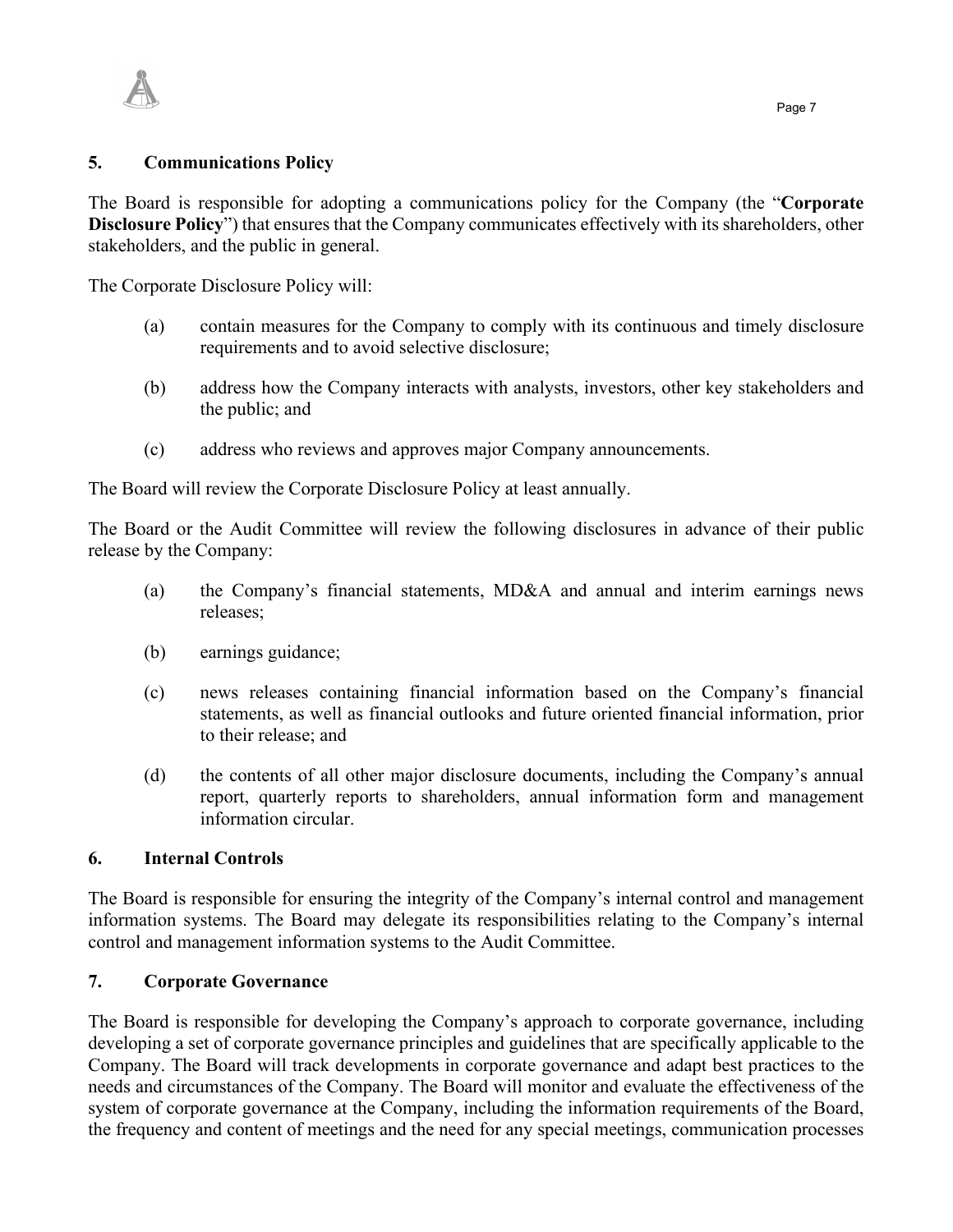

between the Board and management, the charters of the Board and its committees and policies governing size and compensation of the Board.

The Board may delegate its responsibilities relating to corporate governance to the Corporate Governance, Nominating and Compensation Committee.

# **8. Measures for Receiving Feedback from Security Holders**

The Board will establish procedures to ensure that the Company, through management, provides timely information to current and potential security holders and responds to their inquiries. The purpose of these procedures will be to ensure that every security holder inquiry receives a prompt response from an appropriate Company spokesperson in accordance with the Company's Corporate Disclosure Policy. The Board (or a committee thereof) will ensure that designated persons under the Corporate Disclosure Policy are available to meet regularly with financial analysts and institutional investors.

# **9. Position Descriptions**

The Board is responsible for:

- (a) developing clear written position descriptions for the Chair of the Board, the Lead Director, if applicable, and the Chair of each Board committee;
- (b) together with the CEO, developing a clear position description for the CEO, which includes delineating management's responsibilities; and
- (c) developing or approving the corporate goals and objectives that the CEO is responsible for meeting.

# **10. Orientation and Continuing Education**

The Board is responsible for:

- (a) ensuring that all new directors receive a comprehensive orientation, so that they fully understand:
	- (i) the role of the Board and its committees, as well as the contribution individual directors are expected to make (including, in particular, the commitment of time and energy that the Company expects from its directors), and
	- (ii) the nature and operation of the Company's business; and
- (b) providing continuing education opportunities for all directors, so that they may:
	- (i) maintain or enhance their skills and abilities as directors, and
	- (ii) ensure that their knowledge and understanding of the Company's business remains current.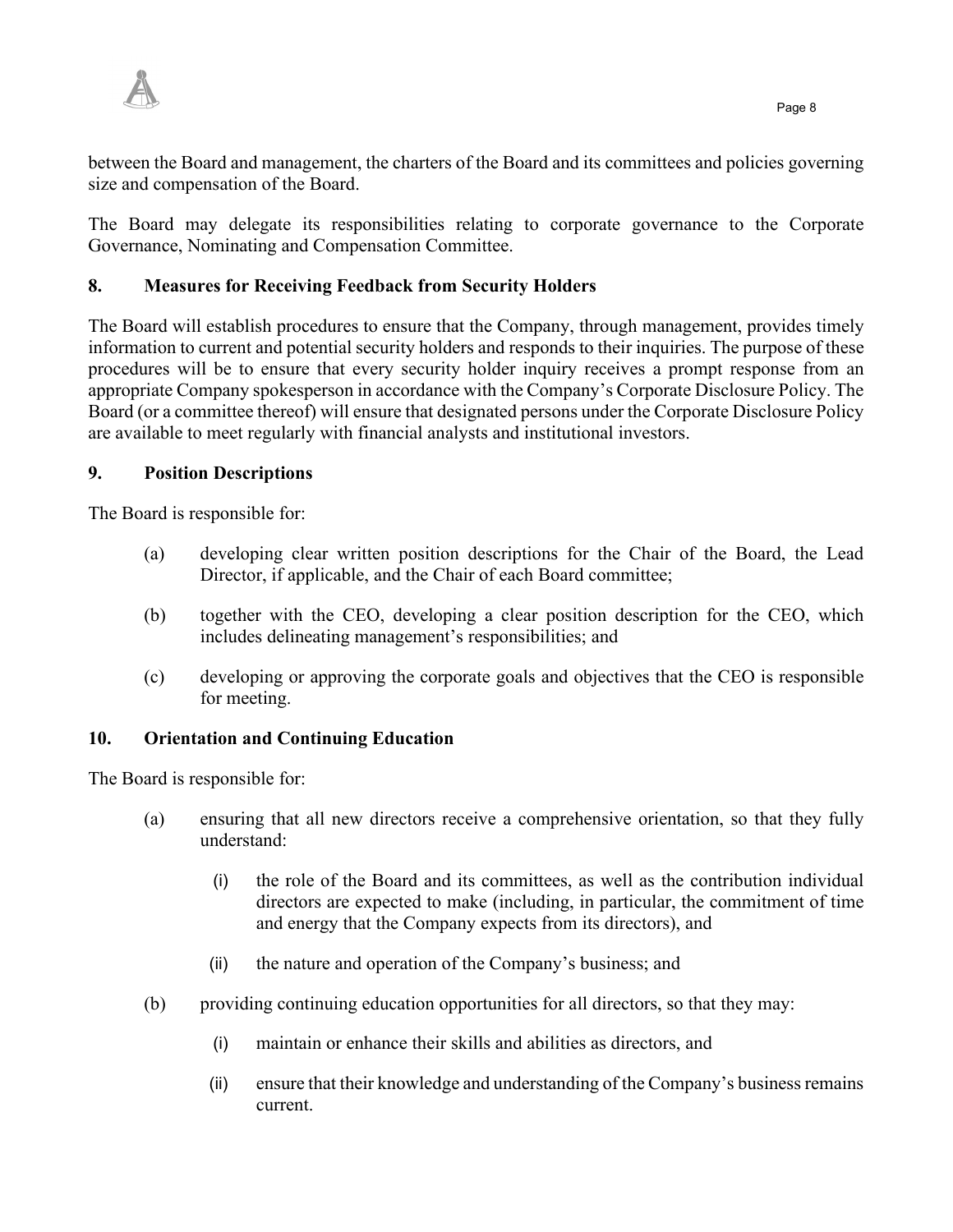

The Board will ensure that the Company provides orientation and continuing education to the directors, including education by means of:

- (a) a Board manual for new and existing Board members;
- (b) meetings with members of senior management to introduce new directors to the business functions and activities of the Company;
- (c) a comprehensive package of information prior to each Board and committee meeting;
- (d) regular presentations by senior management on different aspects of the Company's operations; and
- (e) full access to senior management of the Company, including scheduled field trips with senior management to view different aspects of the Company's operations.

# **11. Code of Business Conduct and Ethics**

The Board is responsible for adopting a written code of business conduct and ethics (the "Code"), applicable to directors, officers and employees of the Company. The Code will constitute written standards that are reasonably designed to promote integrity and deter wrongdoing and will address the following issues:

- (a) conflicts of interest, including transactions and agreements in respect of which a director or executive officer has a material interest;
- (b) protection and proper use of corporate assets and opportunities;
- (c) confidentiality of corporate information;
- (d) fair dealing with the Company's security holders, customers, suppliers, competitors and employees;
- (e) compliance with laws, rules and regulations; and
- (f) reporting of any illegal or unethical behaviour.

The Board is responsible for monitoring compliance with the Code. Any waivers from the Code that are granted for the benefit of the Company's directors or executive officers will be granted by the Board (or a Board committee) only.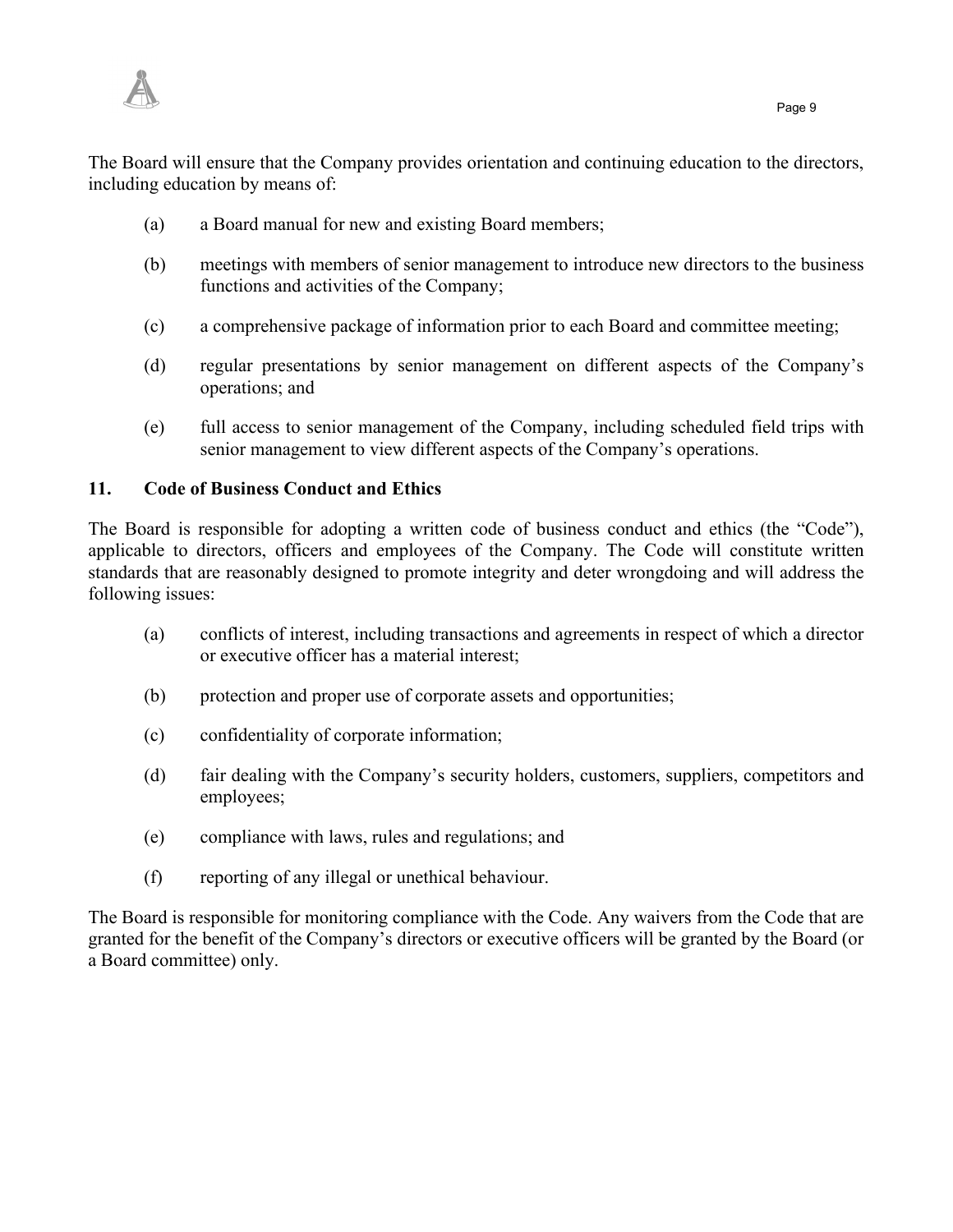

#### **12. Nomination of Directors**

The Board is responsible for nominating or appointing individuals as directors and to assist it with this responsibility, the Board has established the Corporate Governance, Nominating and Compensation Committee.

Prior to nominating or appointing individuals as directors, the Board will:

- (a) consider what competencies and skills the Board, as a whole, should possess;
- (b) assess what competencies and skills each existing director possesses (including the personality and other qualities of each director);
- (c) consider the appropriate size of the Board, with a view to facilitating effective decisionmaking; and
- (d) consider the advice and input of the Corporate Governance, Nominating and Compensation Committee.

#### **13. Compensation Matters**

The Board is responsible for overseeing compensation matters (including compensation of officers and other senior management personnel, approving the Company's annual compensation budget) and to assist it with these responsibilities, the Board has established the Corporate Governance, Nominating and Compensation Committee.

More specifically, the Board is responsible for approving:

- (a) the CEO's compensation level, after consideration of the evaluation conducted by and the recommendations of the Corporate Governance, Nominating and Compensation Committee; and
- (b) non-CEO officer and director compensation, incentive-compensation plans and equitybased plans, after consideration of the recommendations of the Corporate Governance, Nominating and Compensation Committee.

### **14. Regular Board Assessments**

The Board is responsible for regularly assessing its own effectiveness and contribution, as well as the effectiveness and contribution of each Board committee and each individual director. Such assessments should include reviewing from time to time the Board Mandate; committee charters, where applicable; the competencies and skills of each individual director; and the attendance record of directors at Board and committee meeting.